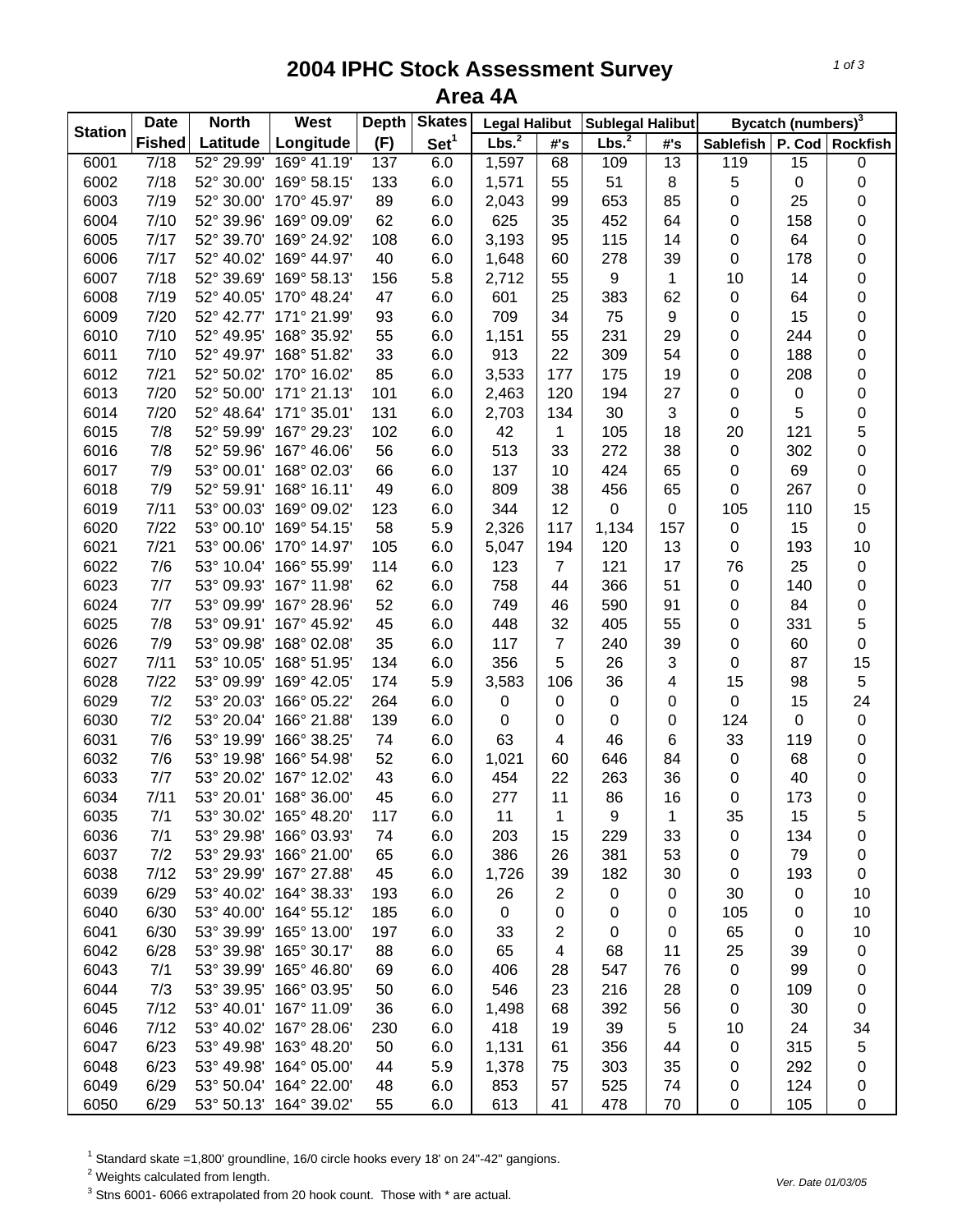## **2004 IPHC Stock Assessment Survey Area 4A**

|                | <b>Date</b>   | <b>North</b> | West                   | <b>Depth</b> | <b>Skates</b>    | <b>Legal Halibut</b> |                         | Sublegal Halibut  |                  |                                     | Bycatch (numbers) <sup>3</sup> |                         |
|----------------|---------------|--------------|------------------------|--------------|------------------|----------------------|-------------------------|-------------------|------------------|-------------------------------------|--------------------------------|-------------------------|
| <b>Station</b> | <b>Fished</b> | Latitude     | Longitude              | (F)          | Set <sup>1</sup> | Lbs. <sup>2</sup>    | #'s                     | Lbs. <sup>2</sup> | #'s              | Sablefish                           |                                | P. Cod Rockfish         |
| 6051           | 6/30          | 53° 49.98'   | 164° 56.02'            | 63           | 6.0              | 169                  | 12                      | 264               | 43               | $\pmb{0}$                           | 129                            | $\pmb{0}$               |
| 6052           | 6/30          | 53° 49.91'   | 165° 12.00'            | 60           | 6.0              | 165                  | 10                      | 426               | 65               | 15                                  | 68                             | $\pmb{0}$               |
| 6053           | 6/28          | 53° 50.00'   | 165° 29.07'            | 51           | 6.0              | 221                  | 14                      | 460               | 73               | $\pmb{0}$                           | 151                            | $\pmb{0}$               |
| 6054           | 6/28          | 53° 49.99'   | 165° 46.00'            | 42           | 6.0              | 94                   | 6                       | 193               | 39               | 0                                   | 109                            | $\pmb{0}$               |
| 6055           | 7/3           | 53° 49.97'   | 166° 03.01'            | 43           | 6.0              | 479                  | 30                      | 559               | 87               | 0                                   | 30                             | $\pmb{0}$               |
| 6056           | 7/3           | 53° 49.94'   | 166° 19.96'            | 122          | 6.0              | 998                  | 42                      | 142               | 17               | 5                                   | 152                            | 5                       |
| 6057           | 6/23          | 54° 00.03'   | 164° 05.99'            | 42           | 6.0              | 1,625                | 85                      | 488               | 72               | 0                                   | 115                            | $\mathbf 0$             |
| 6058           | 6/24          | 54° 00.00'   | 164° 23.02'            | 57           | 6.0              | 122                  | 9                       | 276               | 42               | 0                                   | 124                            | $\pmb{0}$               |
| 6059           | 6/24          | 54° 00.01'   | 164° 40.16'            | 55           | 6.0              | 841                  | 55                      | 693               | 96               | 0                                   | 117                            | $\pmb{0}$               |
| 6060           | 6/24          | 54° 00.00'   | 164° 57.09'            | 44           | 6.0              | 302                  | 20                      | 628               | 100              | 0                                   | 20                             | 0                       |
| 6061           | 6/1           | 53° 59.99'   | 165° 11.82'            | 41           | 6.0              | 2,753                | 115                     | 259               | 32               | 0                                   | 123                            | $\pmb{0}$               |
| 6062           | 6/1           |              | 54° 00.01' 165° 28.94' | 41           | 6.0              | 659                  | 30                      | 221               | 31               | 0                                   | 325                            | $\pmb{0}$               |
| 6063           | 6/1           | 53° 59.94'   | 165° 45.63'            | 49           | 6.0              | 1,614                | 80                      | 427               | 60               | 0                                   | 134                            | $\pmb{0}$               |
| 6064           | 6/2           | 54° 10.01'   | 164° 06.73'            | 39           | 6.0              | 422                  | 25                      | 518               | 81               | 0                                   | 155                            | $\pmb{0}$               |
| 6065           | 6/2           | 54° 10.02'   | 164° 24.78'            | 49           | 6.0              | 63                   | 4                       | 287               | 54               | 0                                   | 54                             | $\pmb{0}$               |
| 6066           | 6/2           | 54° 09.02'   | 164° 41.76'            | 41           | 6.0              | 194                  | $\overline{7}$          | 123               | 21               | 0                                   | 124                            | $\pmb{0}$               |
| 7001           |               | 54° 30.62'   | 165° 43.85'            |              |                  |                      |                         |                   |                  | Unable to fish this station in 2004 |                                |                         |
| 7002           | 8/17          | 54° 30.23'   | 166° 18.98'            | 267          | 6.0              | 94                   | 3                       | $\pmb{0}$         | 0                | 23                                  | 0                              | $\overline{c}$          |
| 7003           | 8/17          | 54° 30.15'   | 166° 35.99'            | 262          | 6.0              | 771                  | 27                      | $\boldsymbol{0}$  | 0                | 30                                  | $\pmb{0}$                      | $\pmb{0}$               |
| 7004           | 8/17          | 54° 30.11'   | 166° 53.01'            | 260          | 6.0              | 537                  | 16                      | 9                 | 1                | 11                                  | $\boldsymbol{0}$               | $\overline{\mathbf{4}}$ |
| 7006           | 8/18          | 54° 40.09'   | 165° 25.98'            | 111          | 6.0              | $\,0\,$              | 0                       | 52                | 10               | $\pmb{0}$                           | 34                             | $\pmb{0}$               |
| 7007           | 8/22          | 54° 39.87'   | 165° 42.98'            | 181          | 6.1              | $\pmb{0}$            | 0                       | $\pmb{0}$         | $\,0\,$          | 1                                   | $\pmb{0}$                      | $\mathbf 0$             |
| 7008           | 8/22          | 54° 40.02'   | 166° 00.98'            | 178          | 6.0              | 17                   | 1                       | 0                 | 0                | 6                                   | $\boldsymbol{0}$               | $\mathbf 0$             |
| 7009           | 8/20          | 54° 40.06'   | 166° 18.01'            | 172          | 6.1              | 194                  | 11                      | 0                 | 0                | $\overline{\mathbf{c}}$             | 39                             | $\pmb{0}$               |
| 7010           | 8/19          | 54° 40.05'   | 166° 34.98'            | 183          | 6.0              | 397                  | 20                      | 9                 | 1                | 1                                   | $\ensuremath{\mathsf{3}}$      | $\pmb{0}$               |
| 7011           | 6/12          | 54° 40.13'   | 166° 52.92'            | 207          | 6.0              | 2,991                | 127                     | 11                | 1                | 2                                   | $\boldsymbol{0}$               | $\pmb{0}$               |
| 7012           | 6/12          | 54° 39.94'   | 167° 10.09'            | 247          | 6.0              | 1,990                | 74                      | 9                 | 1                | 4                                   | $\boldsymbol{0}$               | $\bf 8$                 |
| 7013           | 8/18          | 54° 50.05'   | 165° 24.98'            | 82           | 6.0              | 37                   | $\overline{\mathbf{c}}$ | 69                | 12               | 1                                   | 30                             | $\pmb{0}$               |
| 7014           | 8/18          | 54° 49.88'   | 165° 42.95'            | 83           | 5.9              | 38                   | 3                       | 141               | 21               | 0                                   | 47                             | $\pmb{0}$               |
| 7015           | 8/20          | 54° 49.97'   | 165° 59.99'            | 84           | 6.0              | 47                   | 3                       | 28                | 4                | 0                                   | 33                             | $\mathbf 0$             |
| 7016           | 8/19          | 54° 50.04'   | 166° 18.02'            | 89           | 6.0              | $\pmb{0}$            | 0                       | 15                | 2                | 0                                   | 44                             | $\mathbf 0$             |
| 7017           | 8/19          | 54° 50.02'   | 166° 34.98'            | 107          | 6.0              | 83                   | 4                       | $\mathsf 0$       | $\,0\,$          | 0                                   | 12                             | $\pmb{0}$               |
| 7018           | 6/12          | 54° 49.99'   | 166° 52.00'            | 143          | 5.8              | 1,693                | 84                      | 96                | 10               | 0                                   | 12                             | $\pmb{0}$               |
| 7019           | 6/12          | 54° 50.02'   | 167° 10.18'            | 193          | 6.0              | 3,757                | 184                     | 90                | $\boldsymbol{9}$ | $\mathbf{1}$                        | $\boldsymbol{0}$               | $\mathbf{1}$            |
| 7021           | 6/11          | 55° 00.00'   | 166° 34.07'            | 79           | 6.0              | 508                  | 26                      | 40                | 5                | 0                                   | 14                             | 0                       |
| 7022           | 6/11          | 55° 00.01'   | 166° 52.02'            | 83           | 6.0              | 1,114                | 51                      | 36                | 5                | 0                                   | 16                             | 0                       |
| 7023           | 6/10          | 55° 00.05'   | 167° 09.14'            | 95           | 6.0              | 962                  | 47                      | 37                | 4                | 0                                   | 36                             | 0                       |
| 7024           | 6/10          | 54° 59.98'   | 167° 27.29'            | 162          | 6.0              | 871                  | 43                      | 78                | 8                | 3                                   | 3                              | 0                       |
| 7025           | 6/11          | 55° 10.04'   | 166° 34.13'            | 76           | 5.9              | 482                  | 25                      | 41                | 5                | 0                                   | 10                             | 0                       |
| 7026           | 6/11          |              | 55° 10.03' 166° 51.11' | 78           | 6.0              | 918                  | 42                      | 39                | 4                | 0                                   | 12                             | 0                       |
| 7027           | 6/10          |              | 55° 10.00' 167° 09.15' | 81           | 6.0              | 1,044                | 52                      | 51                | 7                | 0                                   | 12                             | 0                       |
| 7028           | 6/9           |              | 55° 10.03' 167° 26.11' | 88           | 6.0              | 937                  | 50                      | 95                | 12               | 0                                   | 52                             | 0                       |
| 7029           | 6/9           |              | 55° 10.02' 167° 44.03' | 167          | 5.9              | 88                   | 5                       | 25                | 3                | 5                                   | 37                             | 0                       |
| 7030           | 6/9           |              | 55° 19.97' 167° 44.19' | 90           | 6.0              | 303                  | 14                      | 23                | 3                | 0                                   | 85                             | 0                       |
| 7031           | 6/8           |              | 55° 19.99' 168° 01.05' | 199          | 6.0              | 195                  | 11                      | 28                | 3                | 4                                   | $\bf 8$                        | $\pmb{0}$               |
| 7032           | 6/8           |              | 55° 30.00' 168° 01.11' | 79           | 5.9              | 125                  | 7                       | 80                | 9                | 0                                   | 136                            | $\pmb{0}$               |
| 7033           | 6/8           |              | 55° 29.99' 168° 19.27' | 138          | 5.9              | 14                   | 1                       | 22                | 3                | 0                                   | 48                             | $\pmb{0}$               |
| 7034           | 6/7           |              | 55° 40.10' 168° 36.96' | 78           | 5.9              | 77                   | 3                       | 19                | 3                | 0                                   | 68                             | $\pmb{0}$               |
| 7035           | 6/7           |              | 55° 50.06' 168° 36.97' | 65           | 6.0              | 662                  | 21                      | 44                | 6                | 0                                   | 26                             | 0                       |
| 7036           | 6/7           | 55° 50.12'   | 168° 52.00'            | 142          | 6.0              | 152                  | 9                       | 91                | 10               | 1                                   | 53                             | $\mathbf 0$             |

<sup>1</sup> Standard skate =1,800' groundline, 16/0 circle hooks every 18' on 24"-42" gangions.

<sup>2</sup> Weights calculated from length.

 $3$  Stns 6001- 6066 extrapolated from 20 hook count. Those with  $*$  are actual.